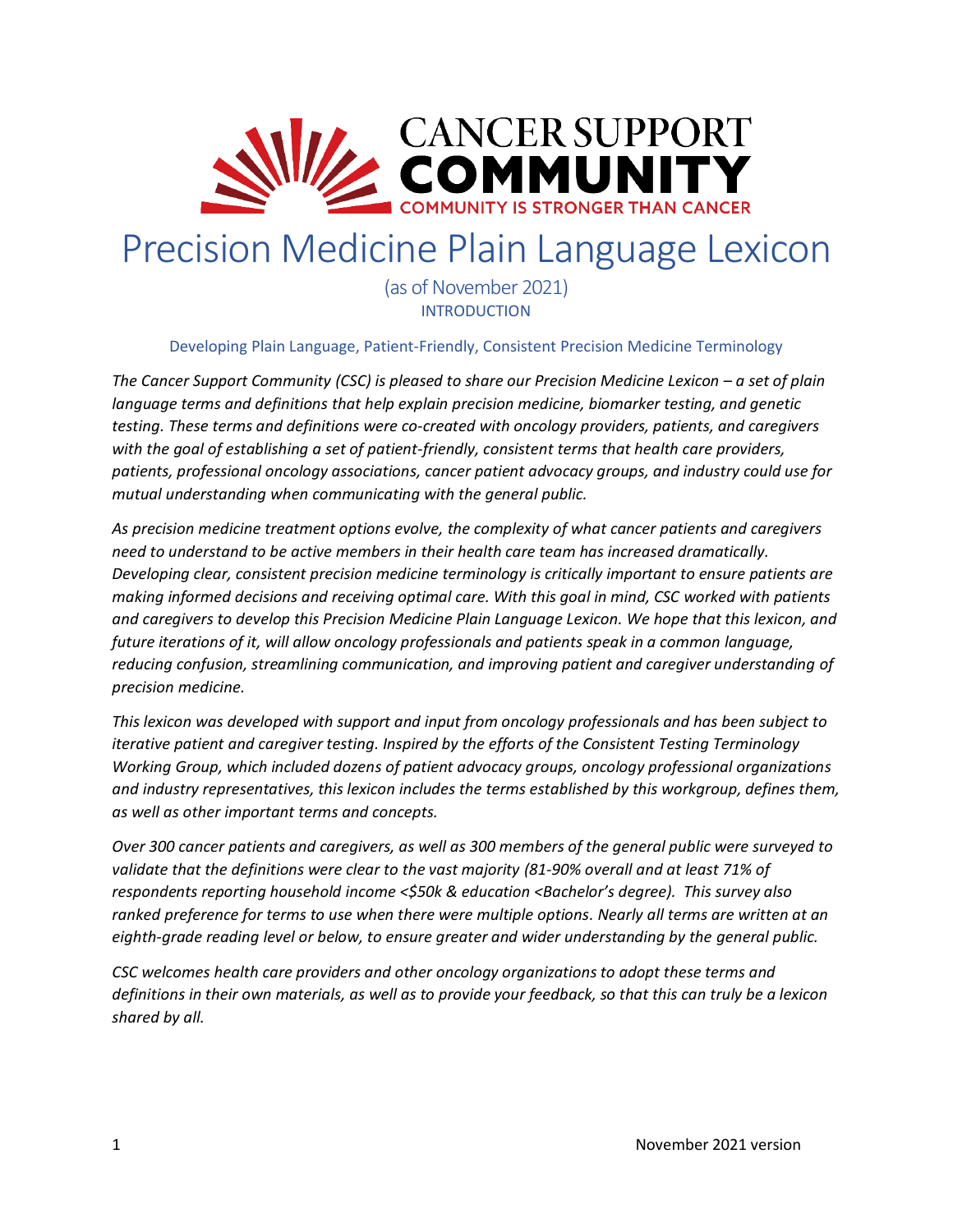# LEXICON TERMS & DEFINITIONS

# Precision Medicine

Precision medicine is a newer way to find the right treatment for each patient, based on cancer subtype. Before, the only option was to treat all cancers of one type (such as lung or breast cancer) with the same treatment.

Instead, in precision medicine, doctors use biomarker testing to find your subtype of cancer. Results of these tests show which treatment is likely to work best for you. Precision medicine is only available for certain types and stages of cancer.

*Patients & caregivers appreciated a graphic, like the one below, to explain this concept:*



2 November 2021 version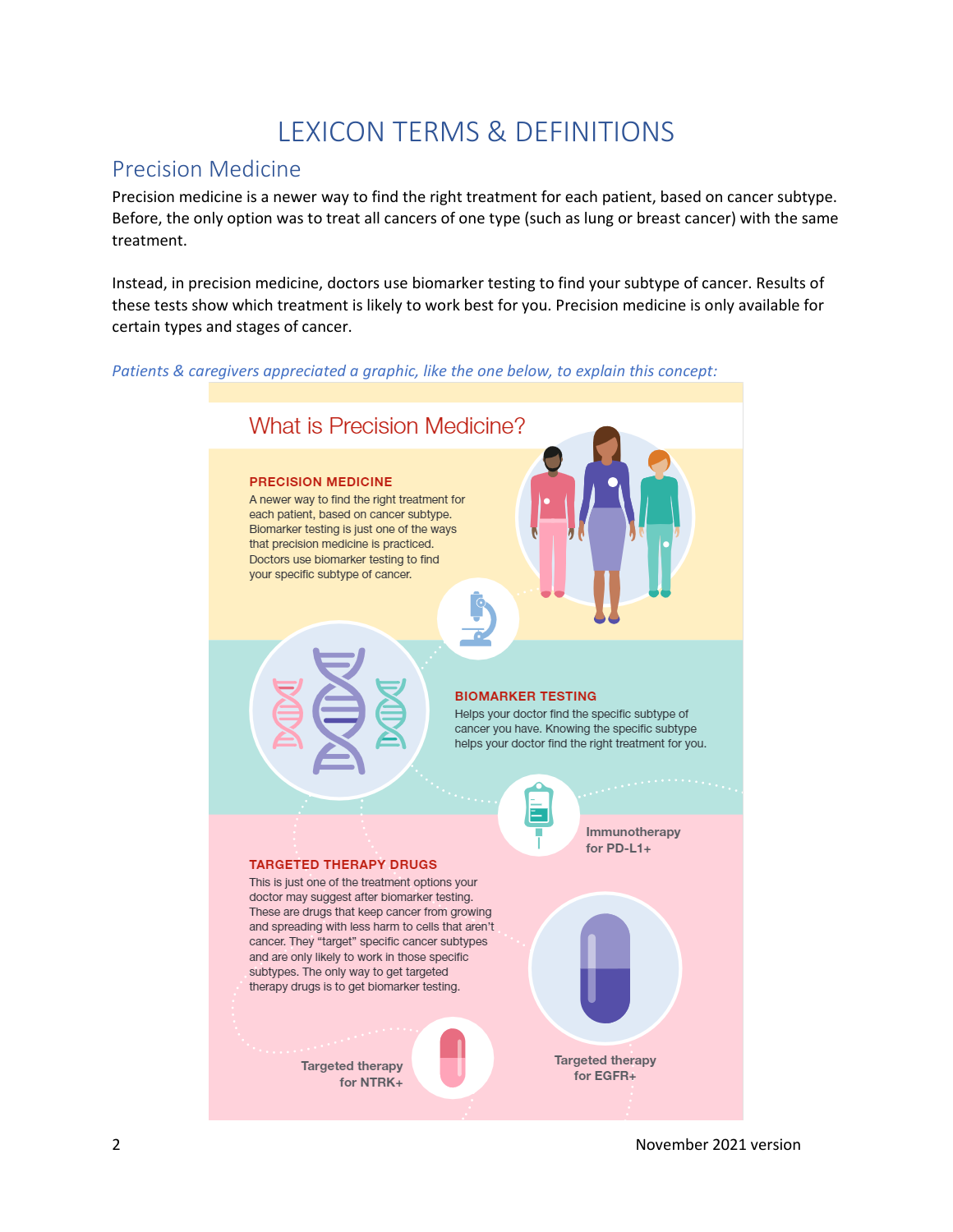# Biomarker

A biomarker is a sign of disease or abnormal function that can be measured in your blood, tissue, or bodily fluid. In cancer, biomarkers are often used to help choose the best treatment for you. These biomarkers can be proteins, genes, or gene mutations.

Biomarkers are often referred to by a 3 or 4 letter abbreviation. Examples of biomarkers are HER2 in breast cancer or EGFR in lung cancer.

Lab results have been giving biomarker information to your doctor for over 50 years. For many cancer types and stages, it is now standard of care for doctors to test the cancer's genes for biomarkers.

### \*\*Biomarker Testing

Biomarker testing helps your doctor match the right drugs to the specific subtype of cancer you have. In biomarker testing, a sample of your cancer is collected from your blood, bodily fluids, or tissue taken during surgery or biopsy. Your sample is sent to a lab. The test looks for biomarkers in your cancer sample. The test results can be used to help guide your treatment options. Biomarkers tell your doctor about the subtype of the cancer in your body.

*\*Biomarkers are often referred to by a 3 or 4 letter abbreviation. Examples of biomarkers are HER2 in breast cancer or EGFR in lung cancer. A positive test (HER2+ or EGFR+) means the cancer's genes have that mutation.*

There are many kinds of biomarker tests. Ask your doctor what kind of biomarker testing is right for your type and stage of cancer.

*\*If the definition of biomarker is not provided in accompanying text, then include this section in the definition of "biomarker testing."*

*\*\* "Biomarker testing" was the term agreed upon by the Consistent Testing Terminology Working Group as an umbrella term. See also the more specific term "Testing the Cancer for Mutations.*

# \*\*\*Mutation in the Cancer (Acquired Mutation)

Two kinds of mutations can be found in cancer cells - mutations you inherit and mutations you acquire during your lifetime. Inherited mutations are found in all your cells. Acquired mutations may only be found in the **cancer's cells.** Acquired mutations happen as you get older and are the result of the wear and tear of life. These mutations were not inherited and cannot be passed on to children. Mutations in the cancer can affect how the cancer grows and spreads. These mutations can also define the cancer's subtype. Mutations in the cancer can be a type of biomarker. A biopsy sample or liquid biopsy is needed to test for mutations in the cancer.

*\*\*\*This definition needs more testing with patients & caregivers, to ensure this is the best definition that is not easily confused with "Inherited Mutation." CSC will be testing this definition with focus groups in*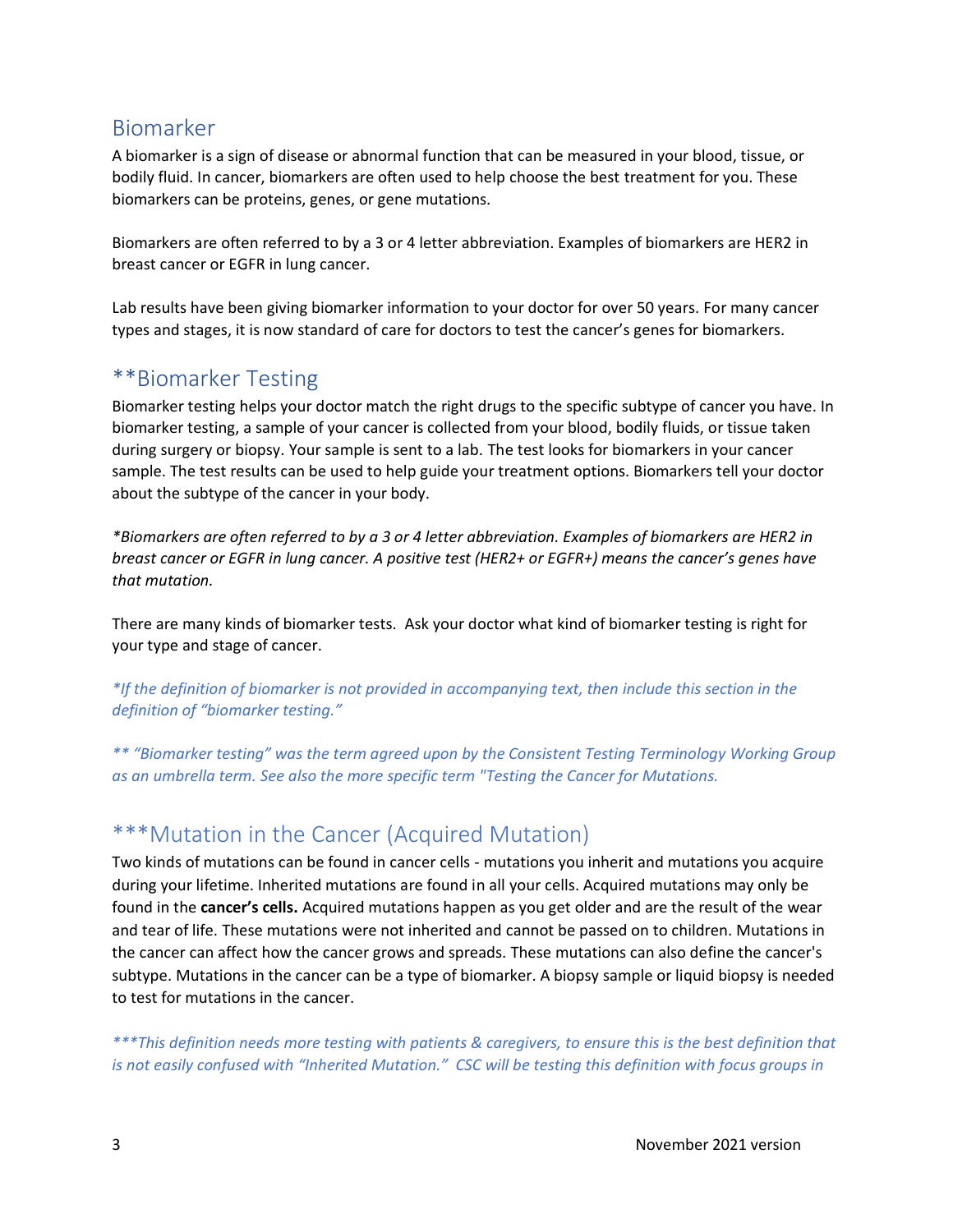*the near future. If you prefer to use the term "Acquired Mutation," the definition that has been tested with patients and caregivers is below:*

Acquired mutations are one type of genetic mutation. These mutations develop over your lifetime. These mutations happen as you get older and are the result of the wear and tear of life. You do not inherit acquired mutations from your parents and you cannot pass these mutations on to children. These mutations are not found in all your cells. There may be acquired mutations in just the cancer cells. The **cancer's genes** may be tested for acquired mutations. Acquired mutations can affect how the cancer grows and spreads. These mutations can also define the cancer's subtype. Acquired mutations can be a type of biomarker.

### \*\*\*Testing the Cancer for Mutations

### (Comprehensive Biomarker Testing, Cancer Marker Testing)

One specific type of biomarker testing looks for mutations in the cancer. *\*Biomarker testing helps your doctor match the right drugs to the specific subtype of cancer you have.* This may be a targeted therapy drug or immunotherapy. \**In biomarker testing, a sample of your cancer is collected from your blood, bodily fluids, or tissue taken during surgery or biopsy. Your sample is sent to a lab. The test looks for biomarkers in your cancer sample. The test results can be used to help guide your treatment options. Biomarkers tell your doctor about the subtype of the cancer in your body.*

*\*Biomarkers are often referred to by a 3 or 4 letter abbreviation. Examples of biomarkers are HER2 in breast cancer or EGFR in lung cancer. A positive test (HER2+ or EGFR+) means the cancer's genes have that mutation.*

Your doctor may call testing that looks for the cancer's mutations *comprehensive biomarker testing*, *genomic testing*, *molecular profiling*, *cancer marker testing*, *tumor marker testing*, *genetic testing of the cancer*, *mutation testing*, or *molecular testing*. These are all the same kinds of tests. Their results help your doctor know what treatments may work best for you.

*\*If the definition of biomarker is not provided in accompanying text, then include these sections in the definition of "testing the cancer for mutations."*

*\*\*\* The term "Testing the Cancer for Mutations" needs more testing with patients & caregivers to ensure this is the most-preferred term that is not easily confused with "Genetic Testing for Inherited Mutations." CSC will conduct further testing of this definition with focus groups in the near future.* 

*Because the distinction between Genetic Testing for Inherited Mutations & Testing the Cancer for Mutations is confusing for patients, we recommend you use a graphic, like the one on the next page, to help keep things less confusing:*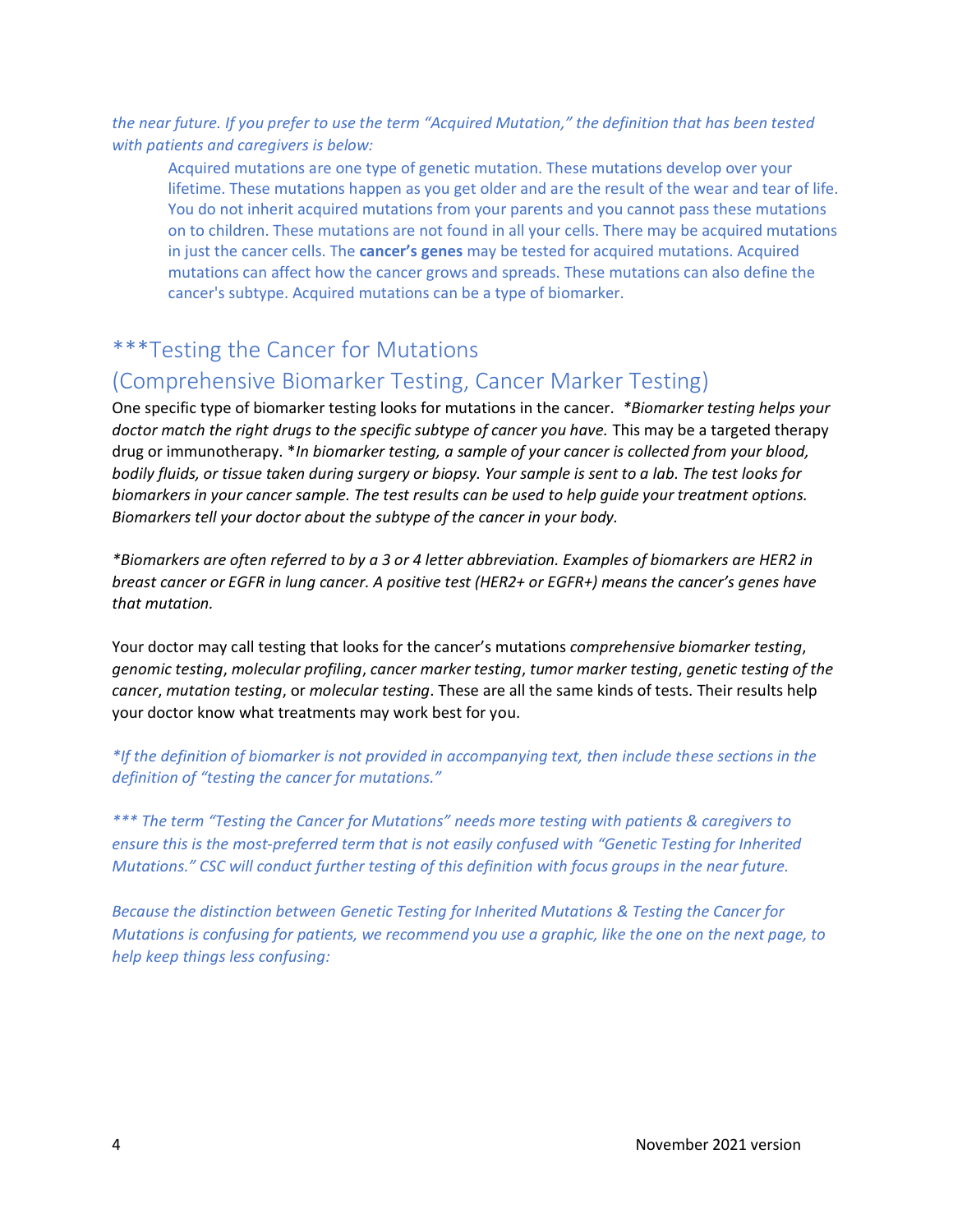### Genetic Testing vs. Testing the Cancer for **Mutations**

Genetic testing looks for mutations in your genes and testing the cancer for mutations looks for mutations in the cancer's genes.



### Inherited Mutation

A genetic mutation is a change in a gene. Mutations in **your genes** are inherited from your parents and can be passed on to children. **Your genes** may be tested for mutations that increase your risk of getting cancer.

# Genetic Testing for Inherited Cancer Risk\*

#### *Testing for people who have not been diagnosed with cancer.*

In some cases, cancer runs in families. This means an increased risk of cancer is passed down from parents to their biological children. You may have heard this called "inherited cancer." What is inherited is a gene mutation (a change in your genes) that increases your risk of cancer. It does not pass down the cancer itself. Testing to see if you inherited a mutation that increases your risk of getting cancer when you have no diagnosis of cancer can be called "genetic testing for inherited cancer risk."

# Genetic Testing for an Inherited Mutation\*

#### *Testing for people who have been diagnosed with cancer.*

In some cases, cancer runs in families. It seems to be passed down from parents to children. However, what is inherited is a mutation (change) in your genes that increases your risk of cancer. It is not the cancer itself that is inherited.

#### *(continued on next page)*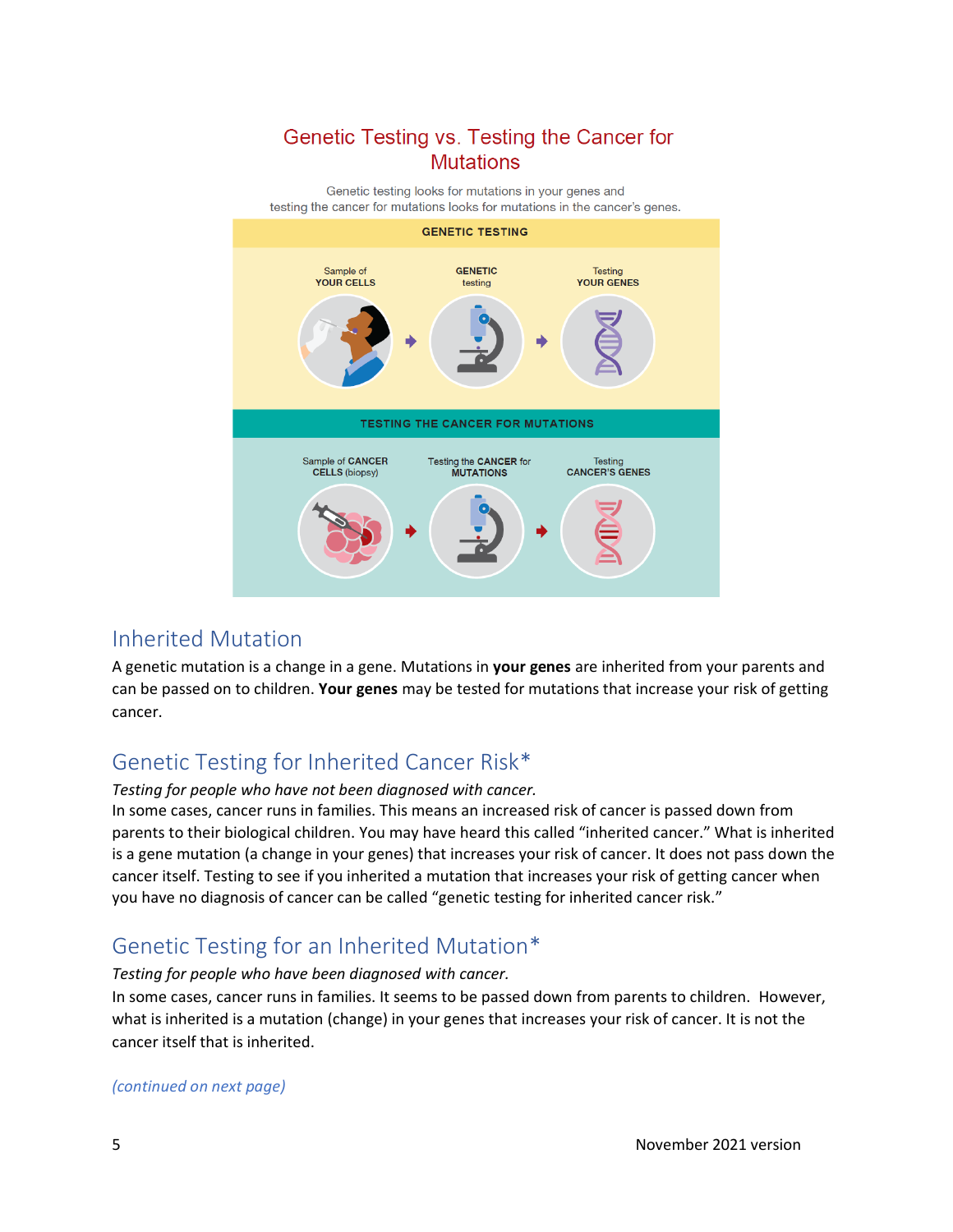If you have cancer, doctors may test your genes to see if you inherited a mutation. The results of genetic tests may also help your doctor choose the right treatment option for you.

The most well-known mutation that can lead to cancer is BRCA. If you test positive to a BRCA genetic test (are BRCA+), you have a mutation in your BRCA gene. This mutation increases your risk of developing breast, ovarian, prostate, and pancreatic cancer.

Testing to see if you inherited a mutation that increased your risk of the cancer you were diagnosed with can be called "Genetic testing for an inherited mutation."

*\* While patients & caregivers preferred "Genetic Testing for Inherited Cancer Risk" to describe testing both for people who have not been diagnosed with cancer and for people who have been diagnosed with cancer, the Consistent Testing Working Group endorsed both terms without specifying that a distinction needs to be made between the two terms.*

#### Genes

Genes carry the information that pass on traits that can be inherited from parents to children. Chemically, a gene is made of DNA. Genes affect the way our cells and bodies work.

# Cancer Types

The type of cancer you have is usually named for the organ or tissues where the cancer forms. Common cancer types are lung, breast, colorectal, prostate and skin cancers.

# Cancer Subtypes

Doctors now know that there are many different subtypes of cancer. Cancer subtypes are smaller groupings than cancer type. These groupings are based on certain traits of the cancer cell. It is important to know the subtype of a cancer in order to plan treatment and determine possible outcomes. Biomarker tests can find your specific subtype of cancer.

For example, when someone with breast or stomach cancer tests positive for HER2, they have HER2+ breast or stomach cancer. Because the subtypes are the same (those cancers both have HER2 mutations), some drugs that were created to treat HER2+ breast cancer work for people with HER2+ stomach cancer. Beyond breast and stomach cancer, there are other cancer types that also have the HER2+ cancer subtype.

*Patients & caregivers appreciated a graphic, like the one on the next page, to explain this concept:*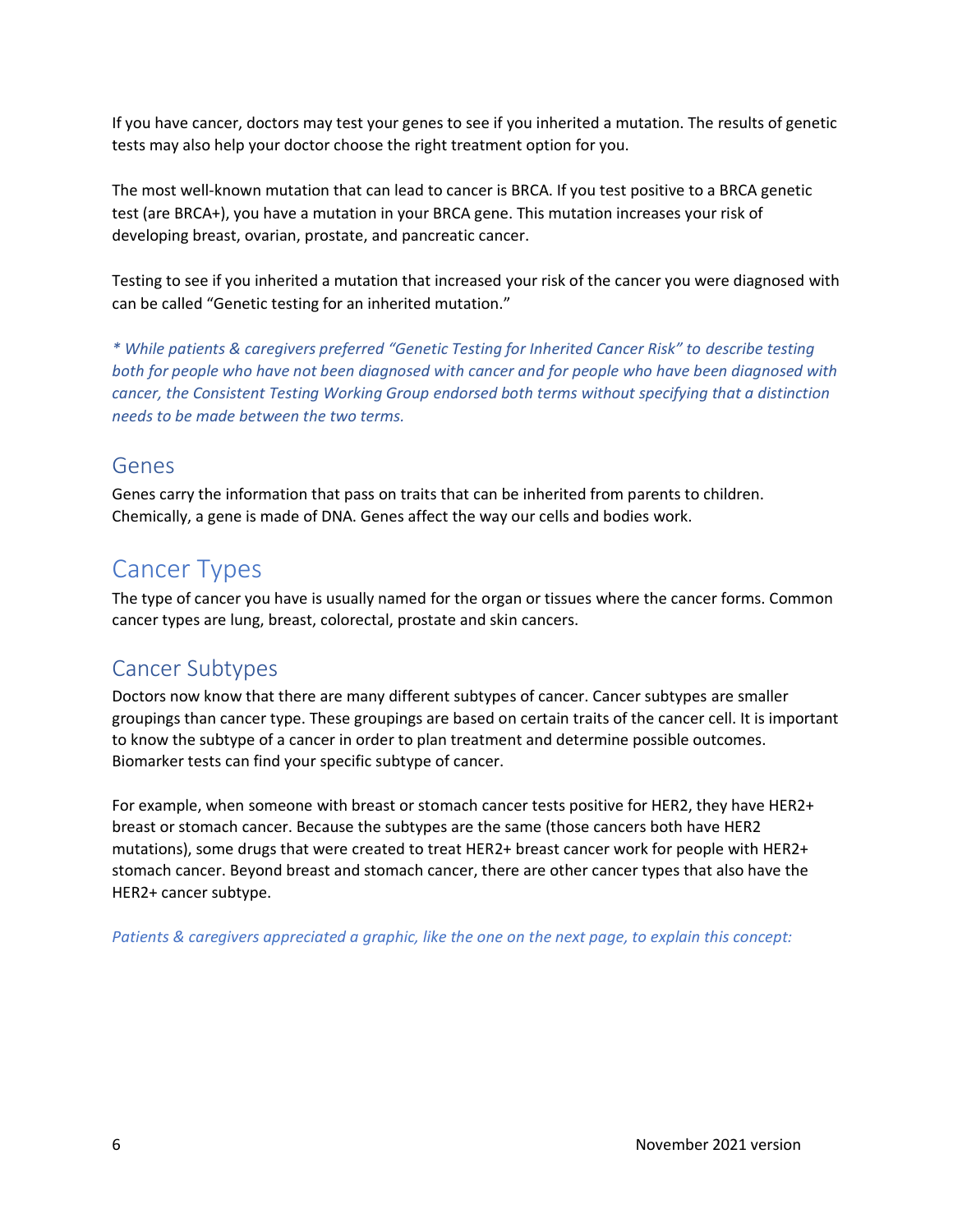

# Treating Cancer Subtypes *(concept)*

A new way to treat cancer is based on cancer subtype, rather than just type of cancer. Cancer subtypes can be identified by the presence or absence of a biomarker (a positive or negative biomarker test result). Knowing the subtype of a cancer can be helpful in planning treatment because there are treatments approved for specific cancer subtypes. For example, if your doctor tests for the biomarker ALK and the test results are positive, your cancer subtype is ALK positive (ALK+). The ALK+ cancer subtype can be found in multiple cancer types.

There are many examples of targeted therapy drugs that work in specific cancer subtypes that are found in different cancer types.

- Breast and stomach cancers can both have the biomarker HER2. This means the breast and stomach cancer both have the HER2+ cancer subtype. Some drugs that are created to treat HER2+ breast cancer may also work if you have HER2+ stomach cancer.
- There are new targeted therapy drugs approved for any cancer that tests positive for the biomarker NTRK. This cancer subtype is NTRK+.
- There is an immunotherapy drug that is approved for cancers that test positive for the biomarker MSI (this biomarker is also known as MMR). If you test positive for this biomarker, the subtype is known as "MSI-high" or "dMMR."

*Patients & caregivers appreciated a graphic, like the one on the next page, to explain this concept:*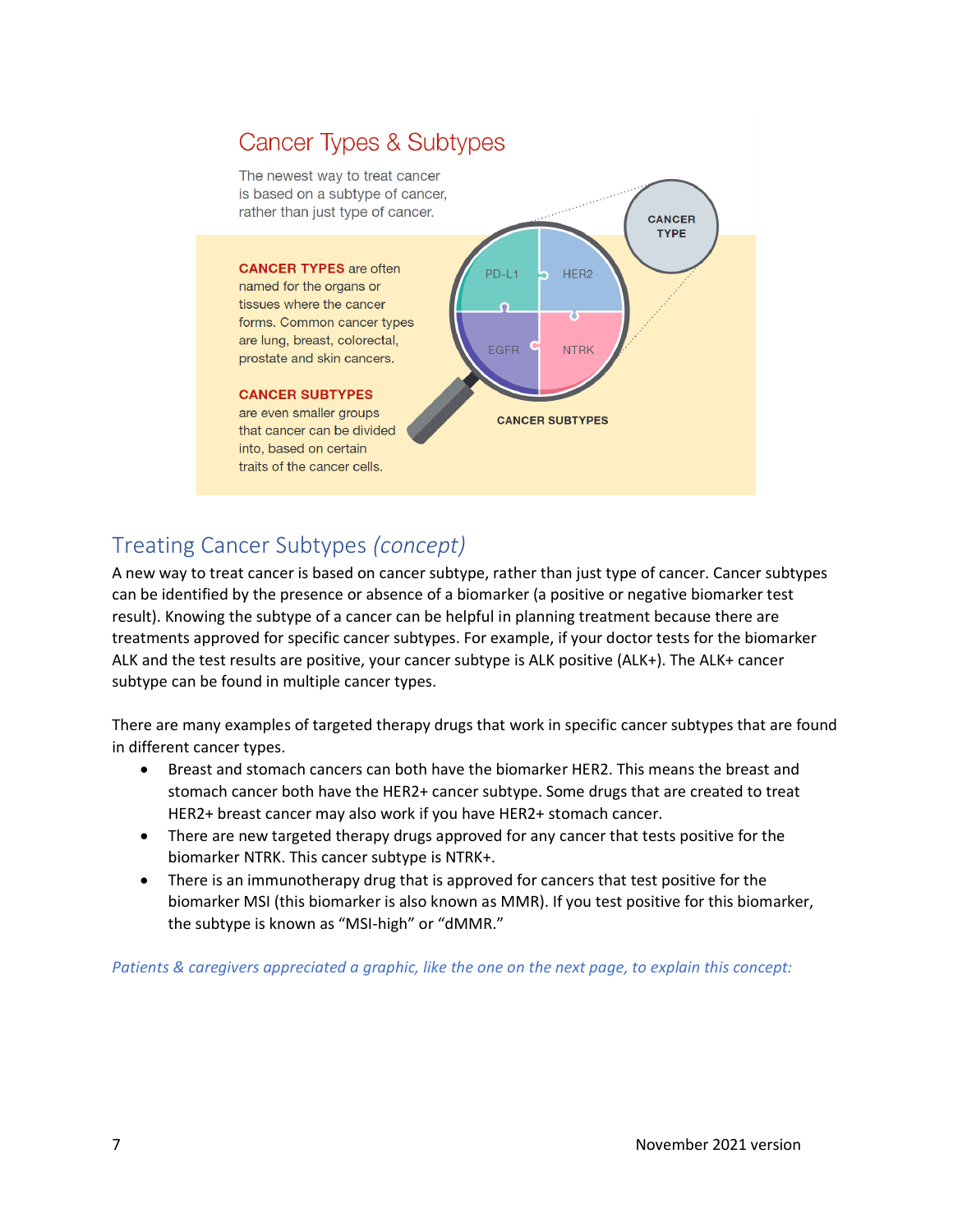# **Treating Cancer by Subtype**

The same cancer subtype can occur in different cancer types. For example, the biomarker HER2 can be found in lung, breast, and stomach cancers. This means, these cancer types have HER2+ cancer subtypes. Some drugs that are created to treat HER2+ breast cancer, may also work if you have HER2+ stomach cancer or HER2+ lung cancer.



# Targeted Therapy Drugs

Targeted therapy drugs keep cancer from growing and spreading with less harm to cells that are not cancer. They may have fewer side effects than other treatments because they are better able to attack your cancer cells and leave healthy cells alone. These drugs "target" specific cancer subtypes. They are only likely to work in those specific subtypes.

These drugs can work in several ways:

- They can find cancer cells.
- They can destroy cancer cells directly.
- They can stop cancer cells from growing uncontrollably.
- Or they can cut off the blood supply that tumors need to grow and survive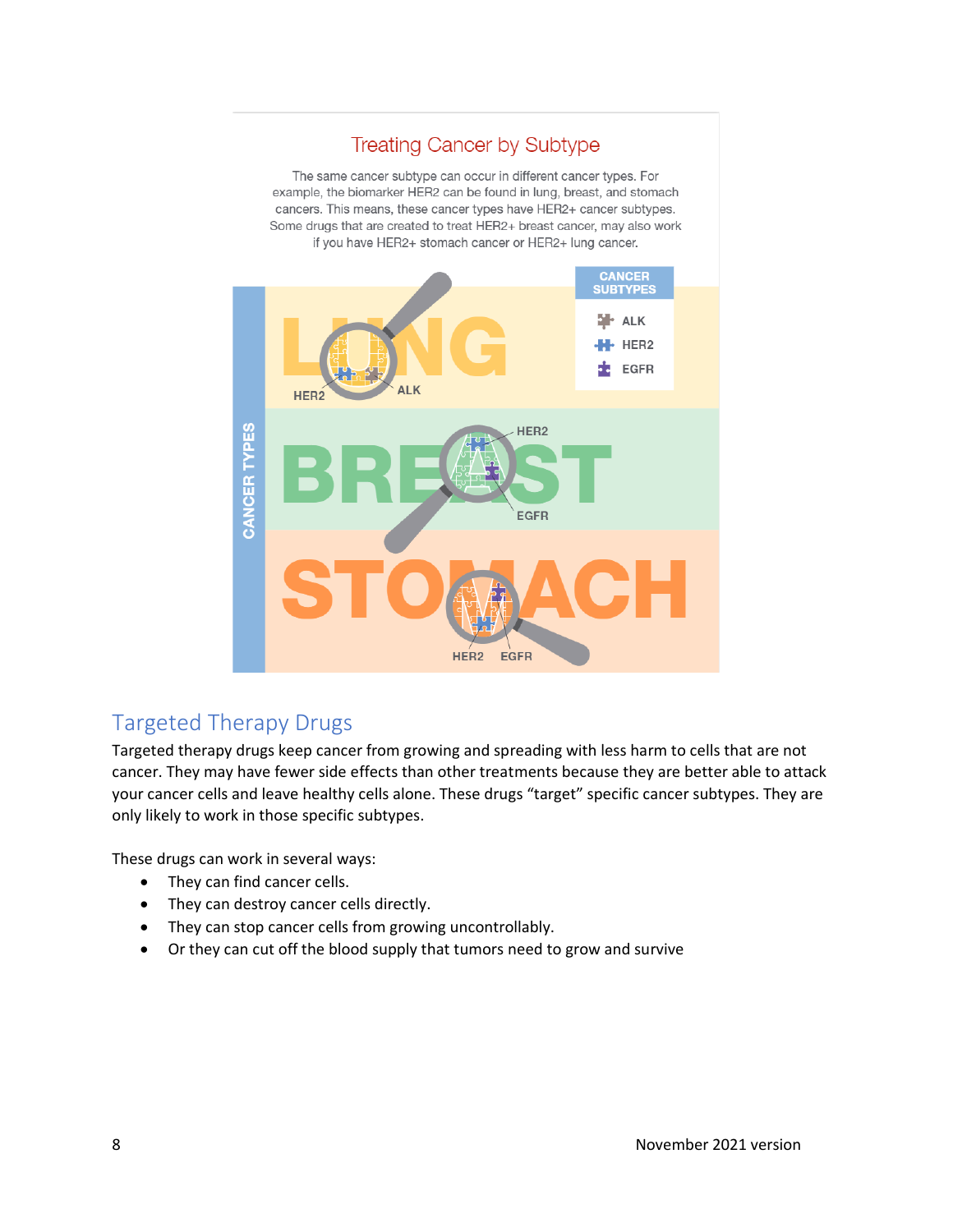# Solid Tumor

Solid tumor cancers are cancer types that begin in organs or tissue, not in blood cells. These kinds of cancers often develop tumors, which are masses of abnormal tissue. Examples of solid tumor cancers are:

- Lung cancer
- Skin cancer
- Breast cancer
- Prostate cancer
- Colorectal cancer

# Blood Cancer

Blood cancer begins in blood cells, in the bone marrow, or in the cells of the immune system. Blood cancers do not usually form tumors. Examples of blood cancers are:

- Leukemia
- Lymphoma
- Myeloma

# Liquid "Biopsy"

This is a biomarker test done through bloodwork. It tests tumor DNA or tumor cells found circulating in your blood. Your doctor may choose to do a liquid "biopsy," since it only needs a sample of blood. If a liquid "biopsy" comes back with a positive result, your doctor can use those results to choose treatment.

If test results are negative, your doctor may want to do a tissue biopsy. This is a test on a sample of tumor tissue. Often, doctors may order biomarker test results from both a liquid "biopsy" and a tissue biopsy at the same time. If the liquid biopsy test results come back negative, it is important to wait for the test results from the tissue biopsy before making any treatment decisions. The tissue biopsy may give your doctor more information about biomarkers.

*\*For example, a tissue biopsy can tell your doctor if the cancer has the biomarker PD-L1. This biomarker is important because it can help your doctor understand if some immunotherapy drugs are a good treatment option for you.*

*(\*If you are working in a tumor type where PD-L1 expression is important, add this section to the definition. If not, then you don't need to add this part.)*

### Tissue Biopsy

When cells or tissues are removed and sent to a lab to see whether cancer is present. Biopsies require surgery or a needle to remove the cells or tissues. Samples from tissue biopsies can be used to test for biomarkers in the cancer.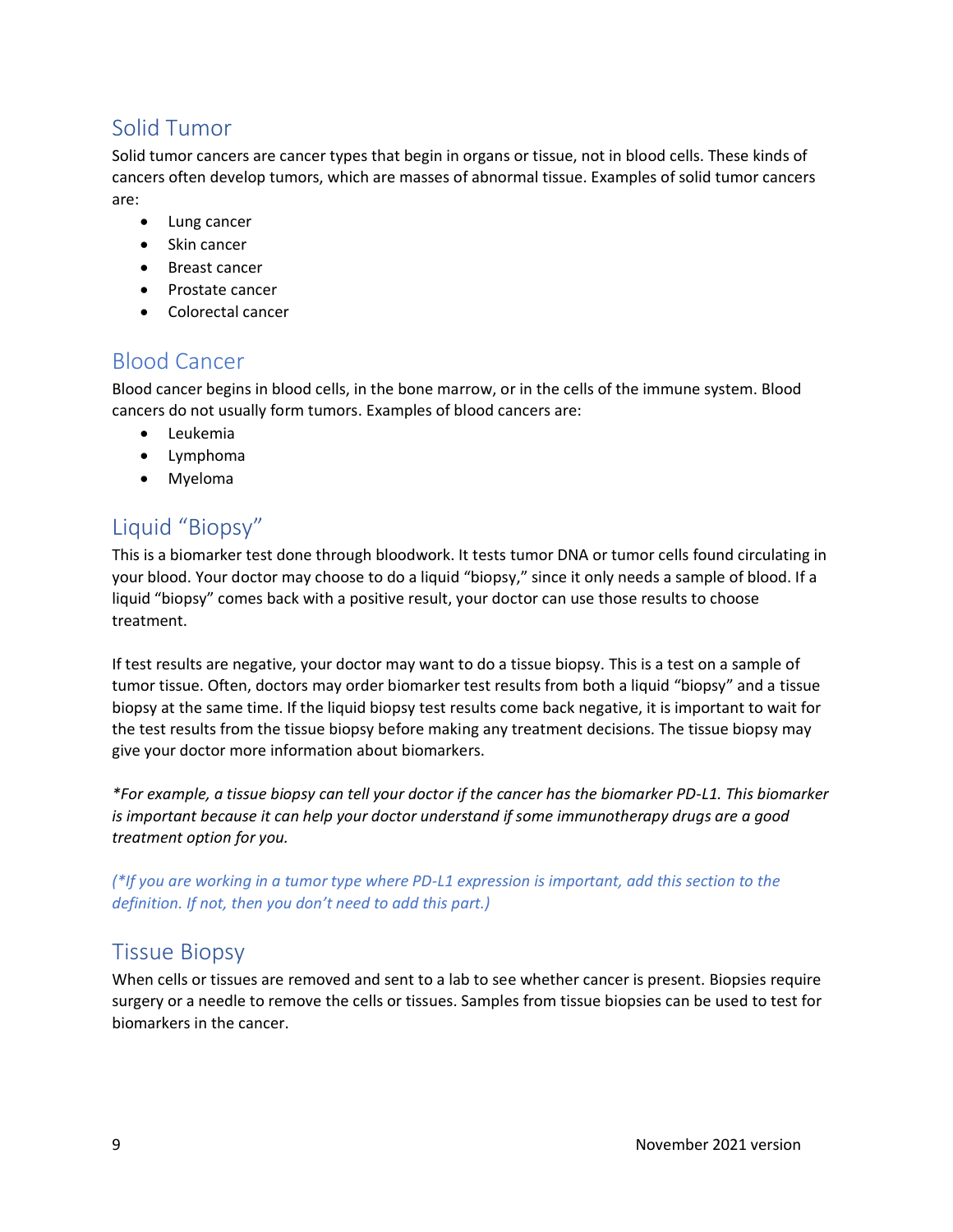# Need a Specialized Cancer Team *(concept)*

Not every hospital has a lab capable of testing for mutations in the cancer. If this is not an option where you are receiving care, ask if your doctor can send your samples out for testing. If you are told that testing is not an option, you should consider getting a 2nd opinion, even if it is over the phone or online, at a cancer center or hospital where these tests can be done. They can then work with your local doctor to help guide your treatment. Talking with a 2nd doctor can often help you better understand your cancer and how to treat it. A 2nd opinion can also make you feel more confident that you are making the right choices.

Ideally, you would find a whole team (doctors, nurses, dieticians, social workers, etc.) that works together with you on your care. (This is called a "multidisciplinary" team.) You need to be able to trust and talk easily with your health care team. Other reasons for deciding on your cancer care team include communication style, approach to treatment, location, insurance, and the availability of clinical trials. Here are some questions to ask cancer care team members to decide if their team is the right one for you:

- 1. Do you have experience working with my cancer type or subtype?
- 2. Do you accept my insurance?
- 3. How do you usually work with patients? What can you help me with?
- 4. What tests or treatments would you suggest for my cancer type?
- 5. Is biomarker testing right for me?

# Sometimes Genetic Testing for Inherited Mutations and Testing the Cancer for Mutations Look for the Same Biomarker *(concept)*

Sometimes genetic testing and testing the cancer for mutations look for the same biomarker. The most common inherited mutation associated with ovarian cancer occurs in the BRCA genes. People who inherit a BRCA1 (breast cancer gene1) or BRCA2 (breast cancer gene2) mutation are at increased risk for both breast and ovarian cancer. If you are diagnosed with cancer, there are two different tests your doctor may order. Both tests look for the BRCA mutation.

The first is a genetic test to see if you inherited a change in your BRCA gene.

Even if your genetic tests show you did not inherit a BRCA1 or BRCA2 mutation, your doctor will want to test the cancer for these mutations. There are many names for testing the cancer for mutations, like comprehensive biomarker testing, genomic testing, and molecular profiling. This kind of testing can show whether the cancer itself has a BRCA mutation (is BRCA+).

Knowing if you inherited a BRCA mutation or if your tumor developed one helps your doctor decide which treatments are best for you.